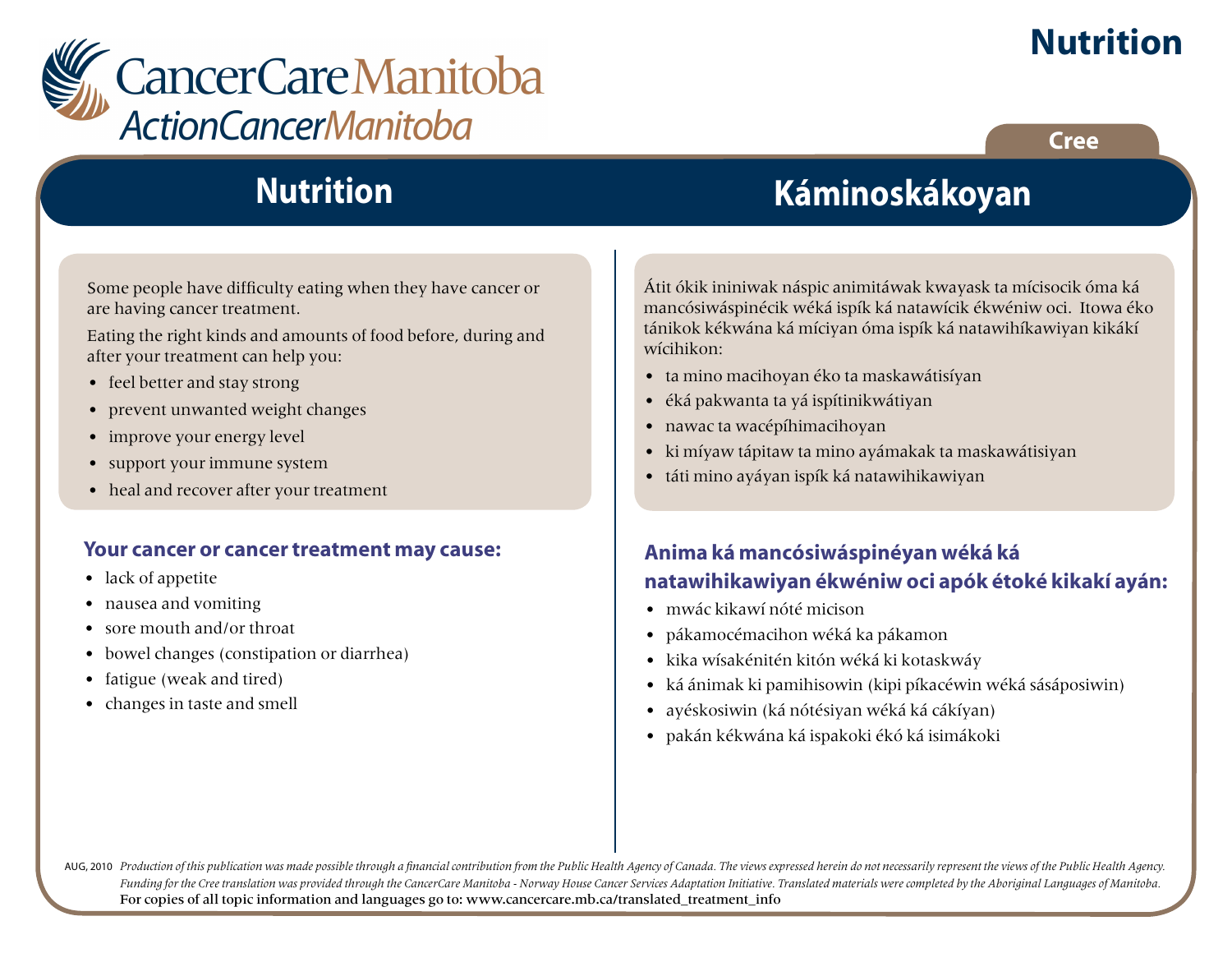

## **Nutrition**

#### **To help you eat better:**

- Try five to six small meals a day instead of three large ones. This will provide you with energy throughout the day.
- Try a variety of foods. Food that didn't taste good before, might taste better now.
- Stock your pantry and freezer with favourite and easy to prepare foods such as canned soup, pudding, canned fish, cheese, eggs, yogurt, cottage cheese, cereal, milk and bread. Family and friends may be able to help you do this.
- Stay as active as possible. Even a short walk each day may help improve your appetite.

#### **Ideas to add extra calories:**

- Add whole milk or cream to: cereal, cream soups, milkshakes, pudding, custard, mashed potatoes and cheese sauces.
- Snack on dried fruit, cereal, yogurt, ice cream or milkshakes.
- Add extra butter, margarine, vegetable oil, sauces or gravy to mashed potatoes, bread, pasta, rice, cooked vegetables, hot cereals and soups.
- Try ready to drink liquid nutritional supplements (e.g. Boost, Ensure). They are easy to use and high in protein, calories, vitamins and minerals.
- Talk to a registered dietitian at CancerCare Manitoba for other food choices and ideas.

# **Káminoskákoyan**

#### **Ta wícihikoyan kwayask ta mícisoyan:**

- Niyánanwá péyak kísikáw ayápisís míciso. Ékosi tápitaw kika isi mino maskawamacihon kápé kísik.
- Pápakán itowa mícima ká kocitá. Apók étoké anihi éká kákí minospitaman pakán ta ispakóna éko anoc.
- Tápitaw ayá anihi ká koyatikatéki éko ká ati ákwatitániwaki mícima tápiskóc wíyásisa, kinoséw, mícimápoya, totasápoy, kékwána ká oci ositániwaki, kékisépámíciwina éko pakwésikanak. Awiyak wísám ta wícihisk óméniw oci kwayask ta itócikáték.
- Tápitaw wi nanócicikési ésko kaskitáyan. Apók acinaw papámotéyani kika wícihikon kwayask ta mícisoyan.

### **Tánisi kékí isi ápacitayan anihi éká**

#### **tanótékatéyan mícisowina:**

- Takona tótósápoy anta isi: Kékisépáwi míciwina, mícimápoya, ka ósocik kistikának, pakwésikanisak éko kékwána ká minikwéyan.
- Ayáwa míci pástéhi mínisa, kékisapahi mícima, kispaki tótósápóya ká síwáki.
- Kika takonén tótósápóyi pimi ispík épiminawasoyan wésám piko tápitaw.
- Áskaw kika minikwán anihi ká maskawisískémakaki ká síwákamiki minikwéwina (tápiskóc Boost wéka Ensure). Ta moci minikwéyan piko éko ékotá é takoki anihi ta minoskákoyan éko ta maskawásískákoyan tahto kísikáw isi.
- Kakitos ana ká paminak ákosiwi mícisowin nété CancerCare Manitoba ta wítamásk tánisi pakán óma kékí isi mícisoyan ta mino ayáyan mékwác é natawihikawiyan.

AUG, 2010 Production of this publication was made possible through a financial contribution from the Public Health Agency of Canada. The views expressed herein do not necessarily represent the views of the Public Health Ag *Funding for the Cree translation was provided through the CancerCare Manitoba - Norway House Cancer Services Adaptation Initiative. Translated materials were completed by the Aboriginal Languages of Manitoba.* For copies of all topic information and languages go to: www.cancercare.mb.ca/translated\_treatment\_info

#### **Cree**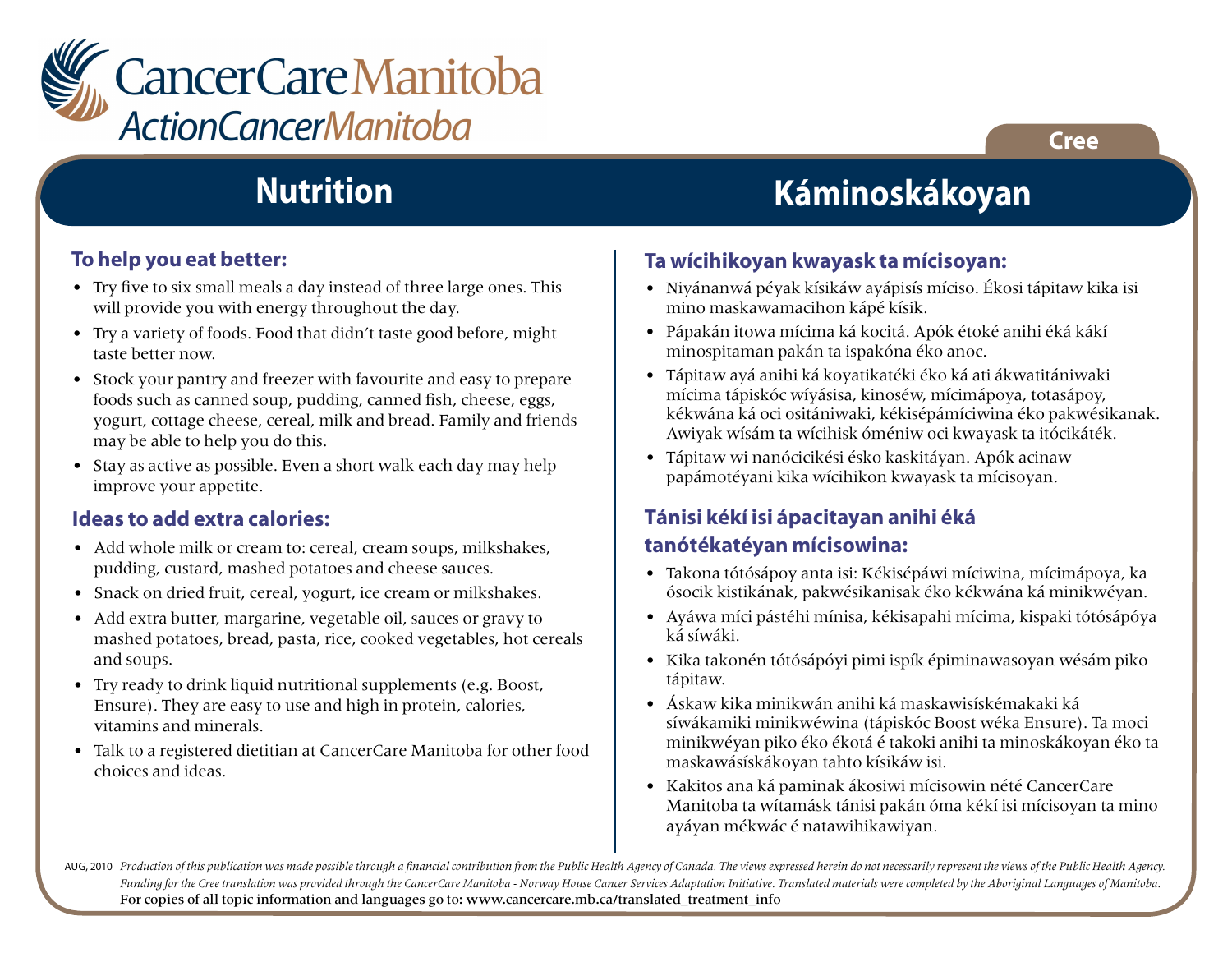

## **Nutrition**

#### **Ideas to add extra protein:**

- Add grated cheese to soup, mashed potatoes, vegetable sauces and casseroles.
- Snack on hard cheese, cottage cheese, nuts, seeds, eggs and canned fish.
- Add peanut butter or other nut butters to sliced fruit, toast, muffins, crackers, ice cream and milkshakes.
- Talk to a registered dietitian at CancerCare Manitoba for other food choices and ideas.

#### **Fluids are important for your body to function well**

- If you don't drink enough fluids you may feel tired, lightheaded and/or sick to your stomach.
- If you are losing weight choose fluids that contain calories such as: milk, juice, milkshakes or liquid nutritional supplements (e.g. Boost, Ensure).
- Drink less fluid with your meals if you feel full quickly.

# **Káminoskákoyan**

#### **Tánisi kékí itótaman anihi oci maskawátisiwéwina:**

- Takona ápikosís omíciwin ispík é kísisaman mícimápoya, kistikának wéká ká oskicíwinákoki mícima.
- Mámáwata ta pakwésamásoyan apisís ápikosís omíciwinisa, pakának nánátok , wáwa éko ká moci pastépitit ékawátikasot kinoséw.
- Takona aspacikana anta piko kékwána ká miciyan.
- Kakitos ana ká paminak anihi akosiwi mícisowina nété isi CancerCare Manitoba ta wítamásk tánisi isi éko kékwána óma kékí míciyan mékwác ká natawihikawiyan.

#### **Kinatawénitén kékwána tápitaw ta minikwéyan kwayask ta itamacihoyan**

- Kisáspin mwac ékwanikok kékwána ki mínikwán, kika nótémacihon kika wanénitamacihon wéká kika mámataskatán.
- Kisáspin kitati nícipanin óma ká ispítinikwatiyan, ayáwa itowa minikwé anihi ká síwaki ta maskawisískákoyan tótósápóy ká takonikáték (tápiskóc Boost, Ensure).
- Káwina wésám mistahi kékwán minikwé mékwác é mícisoyan kisáspin ésá wípac ki kíspon.

AUG, 2010 Production of this publication was made possible through a financial contribution from the Public Health Agency of Canada. The views expressed herein do not necessarily represent the views of the Public Health Ag *Funding for the Cree translation was provided through the CancerCare Manitoba - Norway House Cancer Services Adaptation Initiative. Translated materials were completed by the Aboriginal Languages of Manitoba.* For copies of all topic information and languages go to: www.cancercare.mb.ca/translated\_treatment\_info

**Cree**